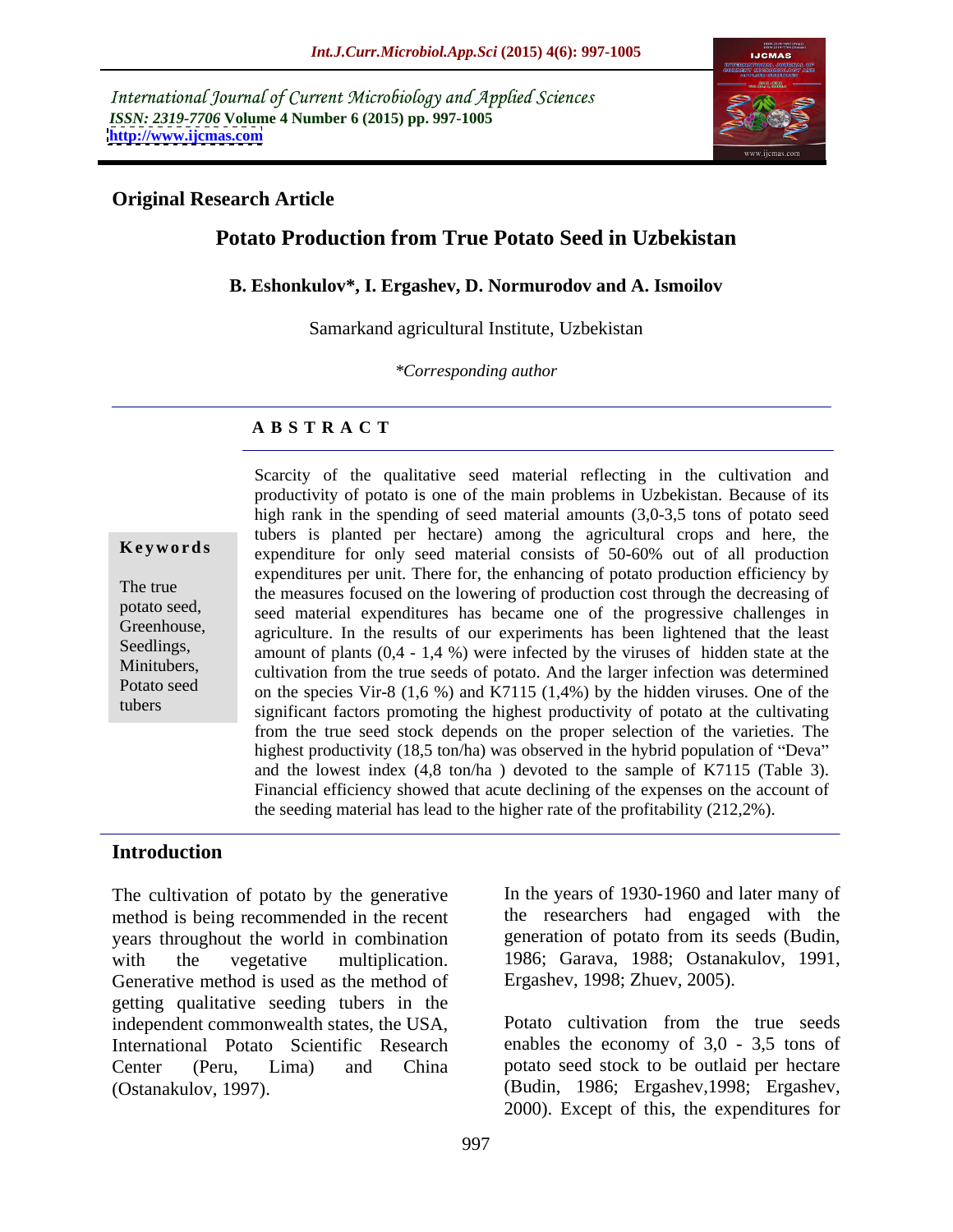At the mention of 60-65% expenditures out of the potato production which have to be made for seed material (Ostanakulov,1997; Ergashev,1998) it is not difficult to Many varieties of the potato at the understand that the seeding material is the one of the main problems in the expanding splitting are considerably changed and of potato production. Beside this the produce greatly distinguishing progenies on multiplication by this method prevents the morphological characterizes, biological transferring of numerals pathogens to generation through the tubers at the cultivation of potato from true seeds is vegetative cultivation method (Budin, primarily purposeful its dependence with Sabolyova, 1987). heterosis hybrid populations producing

The creation of the healthy seed material based on the experiments which have been carried out in our republic (Abdukarimov, experiments in the conditions of Uzbekistan, Ostanakulov, Ergashev, 2002) for every bush in some of the plots yields 470 cultivation of virus free seed breeding from 530 grams (Ergashev, Elmurodov, 1995; botanical seeds in the conditions of Budin, 1990), depending on growing Uzbekistan is recommended. And, in the last conditions are producing by 1-3 kg s of the years the creating of healthy initial material crops (Ostanakulov, 1997), and their first from the true seeds is used as the method of and second reproduced tubers yield by potato in our republic (Ergashev, 2006; 198,7-234,0 centers per hectare (Ergashev, Budin, 1987; Ostanakulov, 1997) likely to China, India and Philippines.

by the way that the taken plants will be healthy from fungi, bacteria and virus

Its reason, on the view of the researchers is -potentials and rates of virus diseases (TPS) connected with the disease causing agents, transferring to the next generations via the which will not transferred to progenies at the seeds sexual reproduction (Budin, 1990; Sobeleva, a calideralition of economical efficiency of 1987). But, the low rate infection of the plants by the viruses takes place at their vegetation period (Abdukarimov, the marketable potato production Ostanakulov, 2000) or by the affect of seed surface infection (Abdukarimov, 1991; Ergashev, 1995; Ostanakulov,1991).

potato varieties by them because of their Institute of Plant Industry named after

storage and transportation of tubers are also heterozygosis on phenotype diversities in lowered. the crop, low productivity, delayed plant developing, longer vegetation and presence of same drawbacks likely to the perishing of partial plants by different reasons.

> reproduction from botanical seeds due to the morphological characterizes, biological properties and productivity, phenol-typically similar progenies

According to the results of executed 1998).

The efficiency of this method is also defined initial material through the production of healthy from fungi, bacteria and virus basis were put forward below presented diseases. The goals goals goals goals goals are seen as a series of the series of the series of the series of the series of the series of the series of the series of the series of the series of the series of the series of In our experiments, with the creation of potato from the true seeds on the virus free goals

seeds **seeds** 

potato production from the true seeds

- cultivars' selection from the true seeds to

## **Research materials and methods**

But were mentioned the splitting of studied generative seeds of varieties from Research We have brought 42 hybrid population and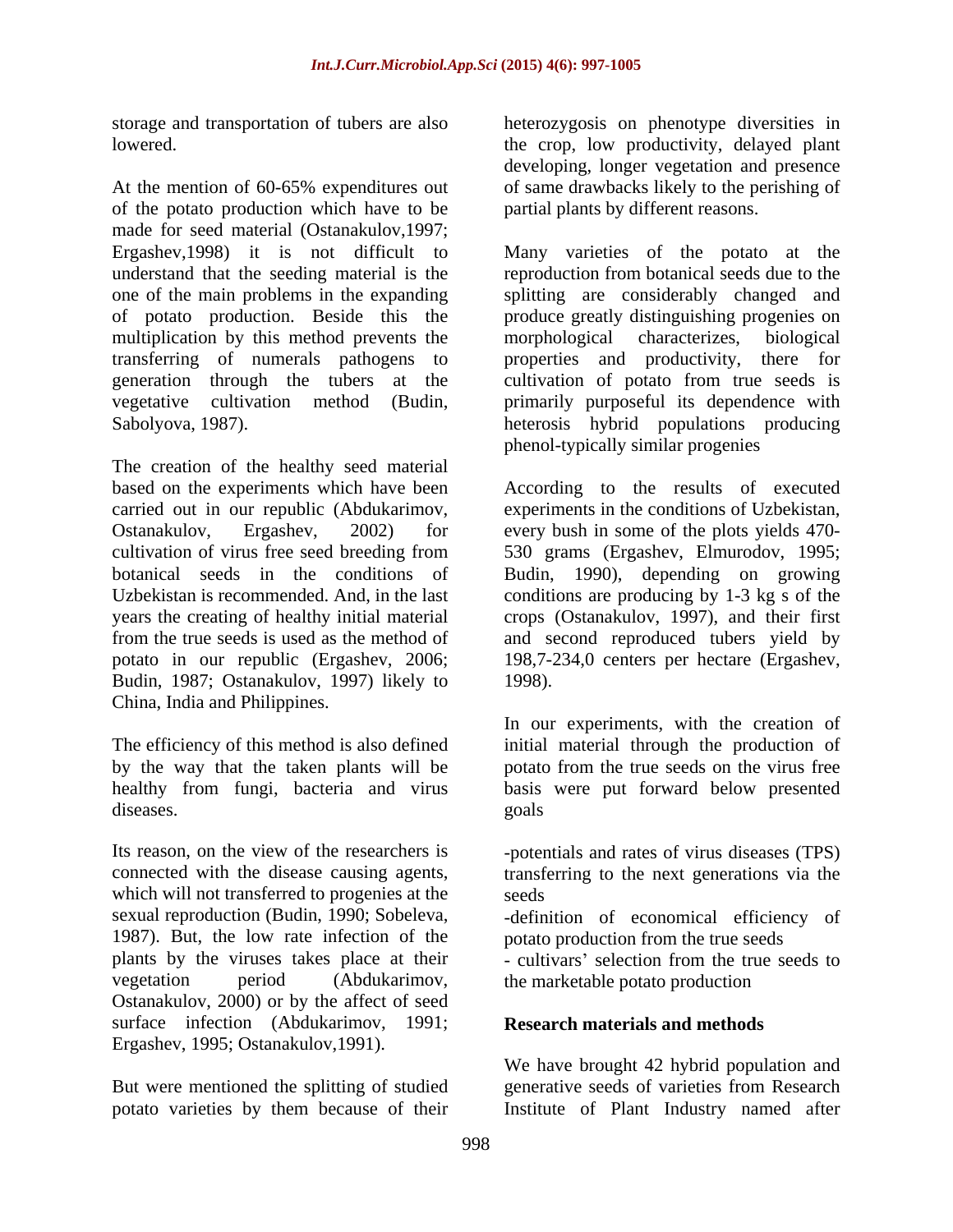A.G.Lorh and seeds production firm 0,21% and potash-1,87% (agrochemical "Sedek", Moscow and separated out of 12 lab's data). possessing at least or non-at all splitting hybrid populations and also used as the Germination of potato seed is determined in quality of experimental object. the lab condition by the putting of 100 seeds

Our experiments were carried out in the Samarkand strong fields of the Uzbek

In spite of institute's climate condition of February (8-10.02) every sample was which is belonging to the zones of mountain planted in the depth of 0,5-1 cm on the area hills, the territory of strong point is included into the range of the acute continental previously prepared at the equal ratio of 3 climatic zones. Strong point is located at the 850 m above the sea level. Climatic conditions are characterized as hot summer Planted area after planting by the seeds and comparatively cold winter, precipitation distributed uneven (averages for 255 mm in the years of 2012-2014) and relative air planting of seeds was covered by the humidity. special oil-paper on the concave shape and

Total cold free days (not lower than  $0^{\circ}$ C) on 1). average are equal to 215 days. An average temperature of the air is  $13-14$  <sup>0</sup>C, absolute maximum is  $+40\,^0$ C and absolute minimum is  $-26\,^{\circ}\text{C}$ . leaves setting on the seedlings (on the 40-

Growing temperature of the soil  $(+5,3,3,46)$  $^{0}$ C) in march has enabled to begin planting works of potato. The wind speed at the strong point reaches at 4-6 meter per second, at sometimes this index gets up to 7-8 meters. The mechanical soil structure of our experimental field is moderate sandy.  $\mu$  planting was at a little rate of 400-500 m<sup>3</sup>.

The main part of the ground water is placed at the depth of 10-15 meters, and mainly snow or ice melting waters are used for watering. Beside this water also used owing fields and determined the survival of

The soil of our field experiments contents of continued similarly as the way of potato humus-0,85%, nitrogen-0,16%, phosphorus-

 $\lambda$  and  $\lambda$  and  $\lambda$  and  $\lambda$  and  $\lambda$  and  $\lambda$  and  $\lambda$  and  $\lambda$  and  $\lambda$  and  $\lambda$  and  $\lambda$  and  $\lambda$  and  $\lambda$  and  $\lambda$  and  $\lambda$  and  $\lambda$  and  $\lambda$  and  $\lambda$  and  $\lambda$  and  $\lambda$  and  $\lambda$  and  $\lambda$  and  $\lambda$  and  $\lambda$  and  $\lambda$ 

on the filter paper laid in the Petri dish and moistening (Table-1).

Vegetable, Melon Crops and Potato Cultivation of potato from generated seeds Growing Scientific Research Institute in the carried out on the base of methodological Samarkand region (Uzbekistan). instruction for growing of potato from seeds ((Leningrad, 1987). At this, in the first half of  $2m^2$  in the nursery of greenhouse soils parts: soil, black sand and humus.

was covered with a special oil-paper.

To save the humidity of the area after inspected the sprouting of seedlings (Table 1).

 ${}^{0}$ C and absolute minimum at the height of 15-25cms or after 3-4 At the period of seedlings forming they were adequately provided by moisture and at the height of  $15-25 \, \text{cms}$  or after 3-4 45 days of vegetation) and they were ready to plant in the fields.

Cultivated seedlings were planted on prior watered rows of 70x20 sm scheme plots with size of  $28 \text{ m}^2$  on  $400 \text{ pairs in } 3$ on 400 pairs in 3 replication and 2 seedlings were planted by hand in every seed-nest. Watering at the .

the water canal from the river of Zarafshan. seedlings in percentages (Table 3). The The accounting of planted seedlings' number has been conducted on the 25 day from the transplantation of seedlings to the subsequent cultivations have been from tubers.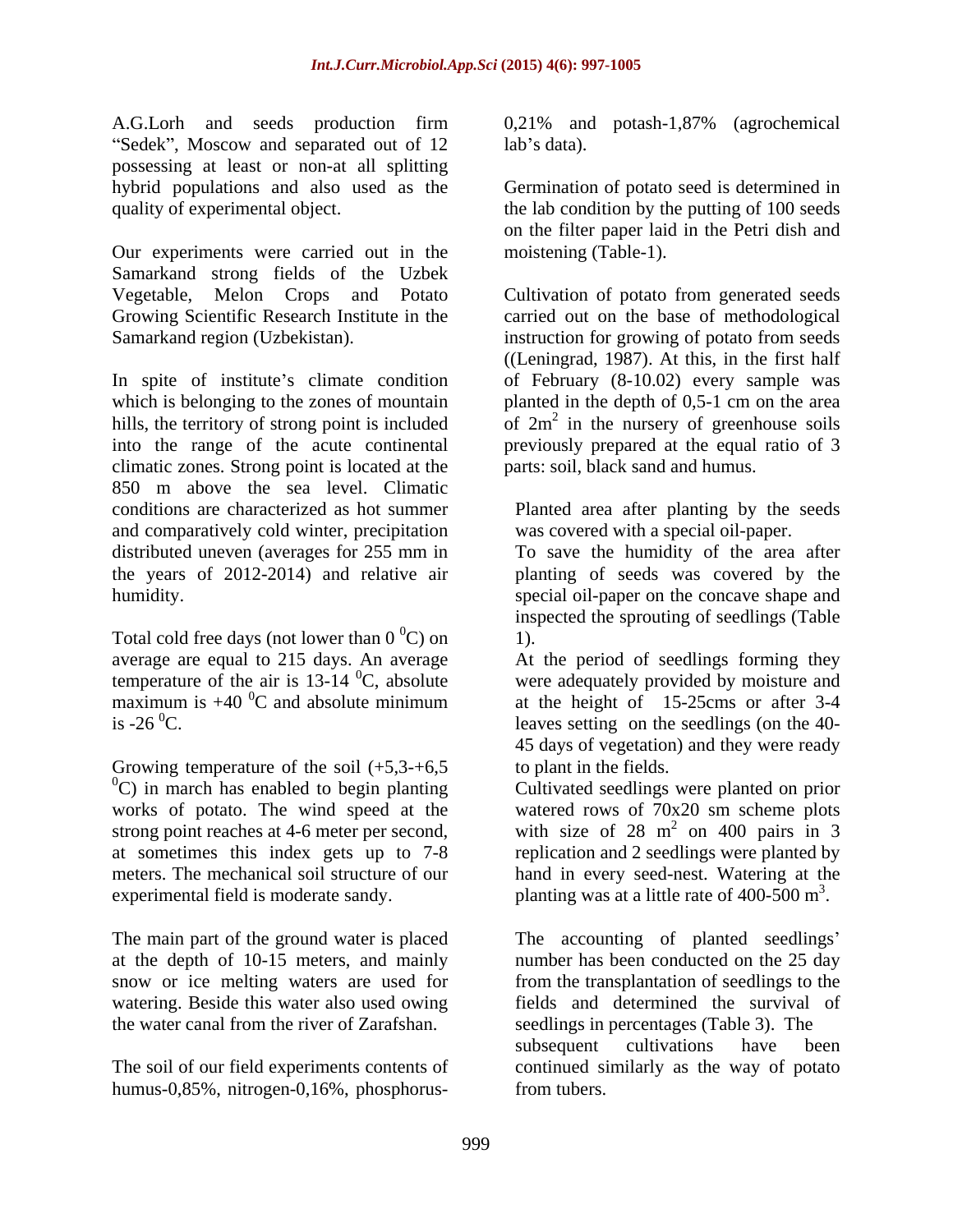Definition of virus infections at the -total expends; cultivation of potato from the true seeds -production cost for 1 center of the has been fulfilled in two methods: clearly product; featured virus infections on the visual -marketing cost for 1 center of the product; method and the bases of two serologic analyses at the periods of plant budding and blooming according to "Methodology and sindexes of profitability will be taken in instructions on the serologic diagnosis of visually examined and evaluated on the

At the definition of hidden virus diseases, variants, the leaf samples were taken from the 3 heights of plants (from lower part on the 5 cm of height, middle and above). The juice

tuber buds do not get depth, smooth), not good by cide-1 ball (the tubers are

number of the tubers and average weight

methodology of economical efficiency. and expresses by the cost of expends per

-total expends;

product; expression of the set of the set of the set of the set of the set of the set of the set of the set of the set of the set of the set of the set of the set of the set of the set of the set of the set of the set of t

-the cost of the product per hectare;

-the net profit;

the combination of productivity:

virus and bacterial infecting of potato" The manual by B.A. Dospekhov "The (Moscow, 1972). At this the 100 plants method of field experiments" (1979) has from every plot as the sample were been used at the designing of the field reflection of their disease symptoms. processing of collected data along the experiments and at the statistical variants.

## **Results and Discussions**

of the leaf was extracted at the lab and the The result of the experiments is presented in special whey was dropped into it. What the (Table 1). It is shown in the table that the kind of viruses action and at the extent of germination of the K7115 hybrid population plants injury in the percentage were was 48,5 % and on the variety of Deva it determined according to the character of was 84,6%. Likely to this their survival the deposition of the crusts (Table 4). characterizing respectively: 74,2 % and Produced tuber crops were divided into 95%. The vegetation period of the plants groups: the small (less than 30 gr.), middle grown by the seeds of potato is slightly (30-50 gr.) and larger (more than 50 gr.) longer than the potato grown from tubers. and was evaluated at the 5 balls (all tubers According to the experimental data of 118 similar, the shape typical to the variety, 134 days the variety Santa has 72 days to the cultivation from tubers.

different on the size, tubers buds got Due to our experiments it brought to light deeply and hot smooth the surface of that phenotypic uniformity of tubers is husk). higher at the potato grown from the true The productivity of the potato was seeds than potato grown from tubers. For evaluated on the crop of tubers per plant, example, the variety Santa taken as the (Table 1). Deva and Triumph have the highest indexes Economical efficiency in the potato (4 ball) among of all our remaining samples production at the agriculture was and the very lowest indexes were surveyed determined via commonly accepted at the samples of K7115 and N2670, the Economical efficiency at the agricultural infection by the viruses diseases have production is the result of the all processes revealed that plants' infection by the viruses unit of area. majority of the plants have been observed The indexes of economical efficiency: the symptoms of the leaf twisting (Table7).standard one has the uniformity at 5 ball, results of visual evaluation of plants featured the symptoms of 0,2-0,5%. At the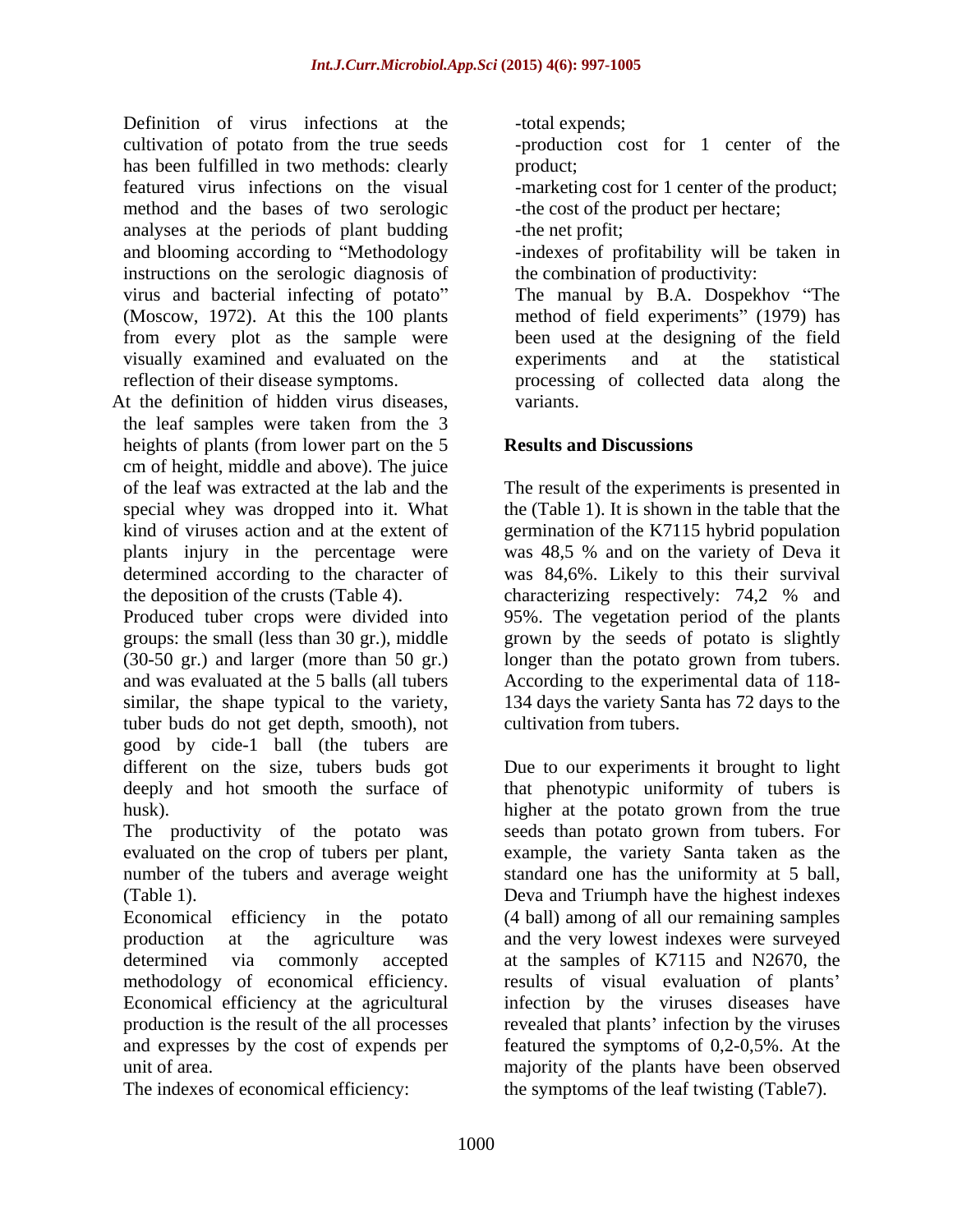|                | ರ                                                       |                          |                               |                                     | Biometric indexes                                                                | $\geq$                                    |                       | Productive indexes                                                |                               |
|----------------|---------------------------------------------------------|--------------------------|-------------------------------|-------------------------------------|----------------------------------------------------------------------------------|-------------------------------------------|-----------------------|-------------------------------------------------------------------|-------------------------------|
| $N_2$          | ulatio<br>pop<br>vari<br>$\overline{\phantom{0}}$<br>Нy |                          | $\overline{\phantom{0}}$<br>S | ോ                                   | $\overline{\phantom{0}}$<br>$\frac{3}{2}$<br>$\overline{\mathrm{m}}$<br>$\Omega$ | ∃ ⊟<br>ੱਥੇ - ਕ<br>ologic<br>of tuber<br>ட | an<br>uctivit<br>bush | of tube<br>bush<br>$\cup$<br>$\Delta$<br>$\overline{\phantom{a}}$ | e weigh;<br>tuber<br>ag<br>ne |
|                | Vir-8                                                   | 58                       | 83                            | 55,2<br>130                         | 121                                                                              | 2                                         | 312,5                 | 9,4                                                               | 33,2                          |
| $\overline{a}$ | Ilone                                                   | 78 91                    |                               | 66,4<br>118                         | 125                                                                              |                                           | 386,4                 | 10,5                                                              | 36,8                          |
|                | K7115                                                   | 48                       | 74                            | 43,5<br>134                         | 104                                                                              |                                           | 145                   | 4,9                                                               | 29,6                          |
|                | Deva                                                    | 84                       | 195                           | 78,2<br>127                         | 159                                                                              |                                           | 450,2                 | 10,8                                                              | 41,7                          |
|                | Triumf                                                  |                          | 76 90                         | 76,3<br>128                         | 118                                                                              |                                           | 355,5                 | 8,7                                                               | 40,9                          |
|                | Assol                                                   | 68                       | 85                            | 123<br>48,5                         | 125                                                                              | $\bigcap$<br>$\overline{\phantom{0}}$     | 390                   | 11                                                                | 35,5                          |
|                | Vilona                                                  | 69                       | 74                            | 56,2<br>119                         | 136                                                                              | $\bigcap$                                 | 250,8                 | 8,8                                                               | 28,5                          |
|                | Zolushka                                                | 60                       | 78                            | 65,4<br>132                         | 142                                                                              |                                           | 365,2                 | 9,2                                                               | 39,7                          |
|                | N 2670                                                  | 65                       | 68                            | 129<br>49,5                         | 110                                                                              |                                           | 245,6                 | 7,5                                                               | 32,7                          |
| 10             | Nevskiy                                                 |                          | 79                            | 69,2<br>125                         | 128                                                                              |                                           | 364,5                 | 9,3                                                               | 39,2                          |
|                | Pikasso                                                 | $\overline{\phantom{a}}$ | 80                            | 74,1<br>13                          | 112                                                                              |                                           | 396,3                 | 10,5                                                              | 37,7                          |
| 12             | Santa(st)<br>Tuganak                                    |                          | $ -$                          | 72<br>68,5                          | 196                                                                              |                                           | 573                   | 9,8                                                               | 58,5                          |
|                |                                                         |                          |                               | * 5 ball-the best, 1 ball-the worst |                                                                                  |                                           |                       |                                                                   |                               |

# **Table.1** Growth, development and productivity indexes of plants

**Table.2** Infection of potato grown as the seedling from the true seeds by the viruses (averaged data along the replications, 2012-2014)

|              |                                                                                            |                                                                              |               | Infection by the<br>diseases, in the %               |                          |                                                      |                   | Infection by the viruses, in the % |     |        |
|--------------|--------------------------------------------------------------------------------------------|------------------------------------------------------------------------------|---------------|------------------------------------------------------|--------------------------|------------------------------------------------------|-------------------|------------------------------------|-----|--------|
| $\sim$ $-$   | the hy<br>tions<br>$\rightarrow$ $\sim$<br>≍  —<br>$\ddot{\mathbf{r}}$ $\ddot{\mathbf{r}}$ | $\frac{5}{2}$ $\frac{8}{2}$<br>$\Box$<br>$\cdot$ $-$<br>$\approx$<br>$\Xi$ . |               | $\overline{\phantom{a}}$<br>$\overline{\phantom{0}}$ | $\overline{\phantom{0}}$ | $\circ$ $\circ$<br>— ⊶ →<br>$\overline{\phantom{a}}$ | $ -$<br>$\Lambda$ | $\mathbf{A}$<br>IVI                |     |        |
|              | Vir-8                                                                                      |                                                                              |               | 0,8                                                  |                          | 1,6                                                  |                   | 0,4                                | 0,9 | $\sim$ |
|              | Ilone                                                                                      |                                                                              | v, r          | 0,3                                                  |                          | 0,5                                                  | $\sim$ 100 $\mu$  | 0,3                                | 0,5 |        |
|              | K7115                                                                                      |                                                                              |               | 0,5                                                  |                          | $1,4$ 0.4 0.2                                        |                   |                                    | 0,8 |        |
|              | Deva                                                                                       |                                                                              |               | 0.2                                                  |                          | 0,4                                                  |                   |                                    | 0,4 |        |
|              | Triumf                                                                                     |                                                                              |               | 0,4                                                  |                          | 0,6                                                  | 0,2               | - 0.4                              |     |        |
| $\mathbf{O}$ | Assol                                                                                      |                                                                              | $U_{\bullet}$ | 0,2                                                  |                          | 0,8                                                  | $-$               | 0.3<br>$\sim$                      | 0.5 | $\sim$ |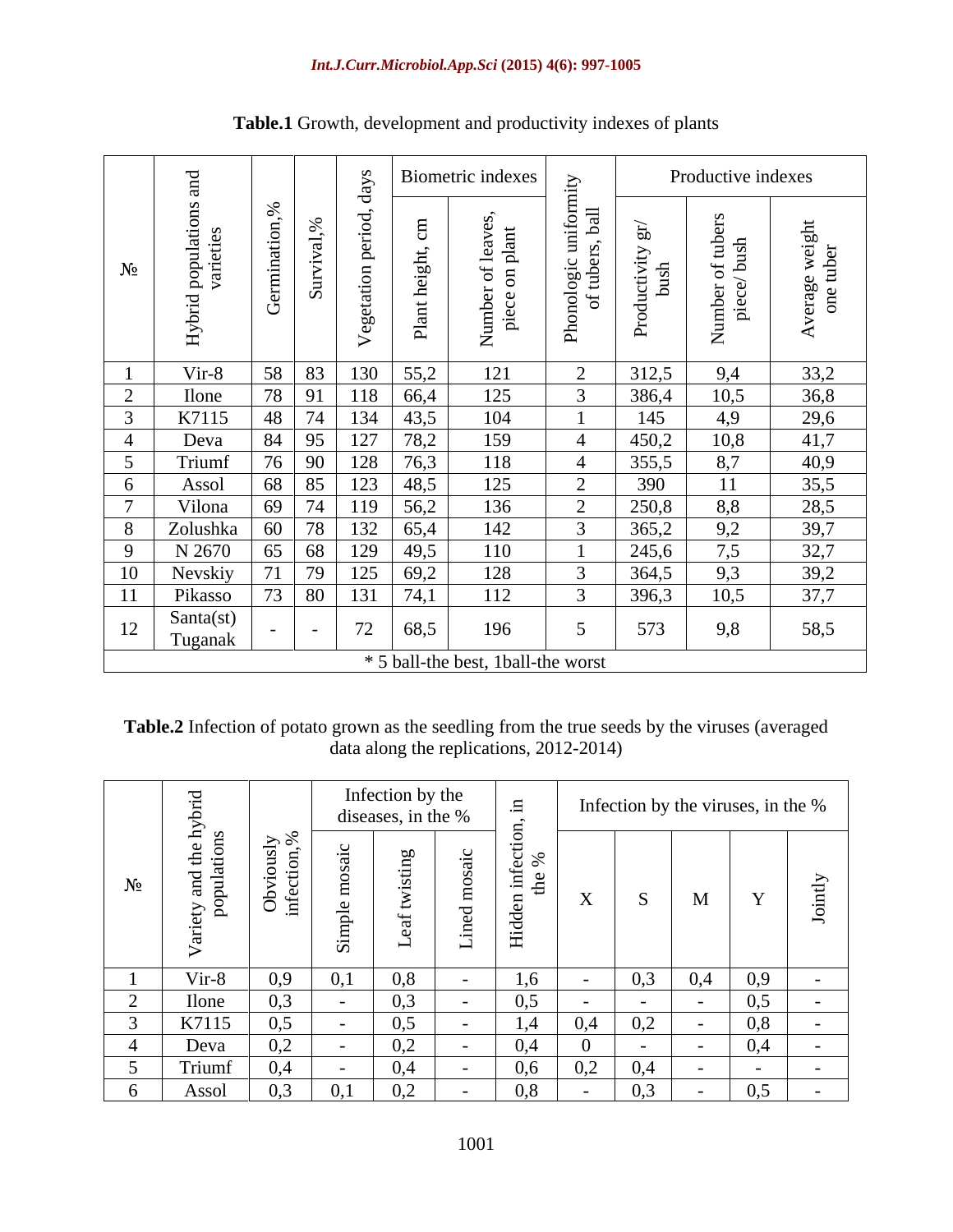#### *Int.J.Curr.Microbiol.App.Sci* **(2015) 4(6): 997-1005**

|          | Vilona             | v, v                     |     | $\mathsf{v},\mathsf{v}$ |                          | $\mathbf{1.4}$              | $\mathsf{U}_\bullet I$        |                         |            | 0,4    |     |
|----------|--------------------|--------------------------|-----|-------------------------|--------------------------|-----------------------------|-------------------------------|-------------------------|------------|--------|-----|
|          | Zolushka           | 0, 0                     |     | U, O                    | $\sim$                   | 0,9                         |                               | $\mathsf{U},\mathsf{U}$ | $\sim$ $-$ | 0,4    | $-$ |
| $\Omega$ | N 2670             | $\mathsf{v},\mathsf{v}$  |     | $\mathsf{v},\mathsf{v}$ |                          | ل, 1                        | 0,6                           | 0,1                     |            | 0,6    |     |
| 10       | Nevskiy            | $\mathbf{v}, \mathbf{u}$ |     | $v, \tau$               | $\overline{\phantom{a}}$ | $\mathbf{1.5}$              |                               |                         | 0,6        | $\sim$ |     |
| 11       | Pikasso            | v, v                     | 0,1 | $\cup, \cup$            |                          | $\sim$<br>$\bot$ , $\angle$ | $\sim$ $\sim$<br>$\cup, \cup$ | $\cup, \cup$            |            | 0,4    |     |
| 12       | Santa(st)<br>tuber | 1,0                      |     | 1, T                    |                          | 9,8                         |                               | $\sim$<br>4,2           | 1,4        | 8,7    | 1,6 |

# Table.3 Potato varieties' and hybrids' productivity on replications

|             |                    | Productivity on the |              |                    |                 |
|-------------|--------------------|---------------------|--------------|--------------------|-----------------|
| $N_2$       | Variety and hybrid | replications, c/ha  |              | Total yield,       | Averaged yield, |
|             | populations        | $\mathbf{r}$        | $\mathbf{H}$ | c/ha               | c/ha            |
|             | Vir-8              | $123.4$ 124.5       | 124.1        | 372.0              | 124.0           |
|             | <b>Ilone</b>       | $145.5$ 146.3       | 146.2        | 438.0              | 146.0           |
|             | K7115              | 47.6<br>48.4        | 48.0         | 144.0              | 48.0            |
|             | Deva               | 185.0 185.5         | 184.5        | 555.0              | 185.0           |
|             | Trium              | 149.8 150.4         | 149.8        | 450.0              | 150.0           |
|             | Assol              | $144.5$ 145.3       | 145.2        | 435.0              | 145.0           |
|             | Vilona             | 134.6 135.5         | 134.9        | 405.0              | 135.0           |
|             | Zolushka           | $124.4$ 125.4       | 125.2        | 375.0              | 125.0           |
|             | N 2670             | $109.5$ 110.6       | 109.9        | 330.0              | 110.0           |
|             | Nevskiy            | $137.4$ 138.3       | 138.3        | 414.0              | 138.0           |
|             | Pikasso            | $139.0$ 141.2       | 139.8        | 420.0              | 140.0           |
| $1^{\circ}$ | Santa(st) tuber    | $231.3$ 232.6       | 232.1        | 696.0              | 232.0           |
|             | <b>Totally P</b>   | 1672<br>1684        | 1678         | 5032.0= $\Sigma$ X | $X=139.83$      |

**Table.4** Economical efficiency of potato production from the true seeds (averaged for 3 years)

|        | ⊢                 | $\frac{8}{9}$ $\frac{1}{9}$ | b.<br><u>ਬ</u> 8<br>$\overline{\phantom{0}}$<br>$\circ$ $\circ$<br>ా బ<br>$\mathbf{H}$ $\mathbf{L}$ | $\leq$<br>ੁ ਕਾ ≌<br>그 금 드<br>י גם י<br>—— —— —— —<br>$\leq$ $\pm$ | ن سے   | ∼                      |       |
|--------|-------------------|-----------------------------|-----------------------------------------------------------------------------------------------------|-------------------------------------------------------------------|--------|------------------------|-------|
| Vir-8  | 5590              | 124                         | 45,1                                                                                                | 05                                                                | 11,780 | 6,190                  | 110,7 |
| Ilone  | 5620              | 146                         | 38.5                                                                                                |                                                                   | 13,870 | 8,250                  | 146,8 |
| K7115  | 5560              | 48                          | 115,8                                                                                               | 95                                                                | 4,560  | $-1,000$               |       |
| Deva   | $\overline{5630}$ | 185                         | JU.4                                                                                                |                                                                   | 17,575 | $\frac{11,945}{8,610}$ | 212,2 |
| Triumf | 5640              | 150                         | 276                                                                                                 | 05                                                                | 14,250 |                        | 152,7 |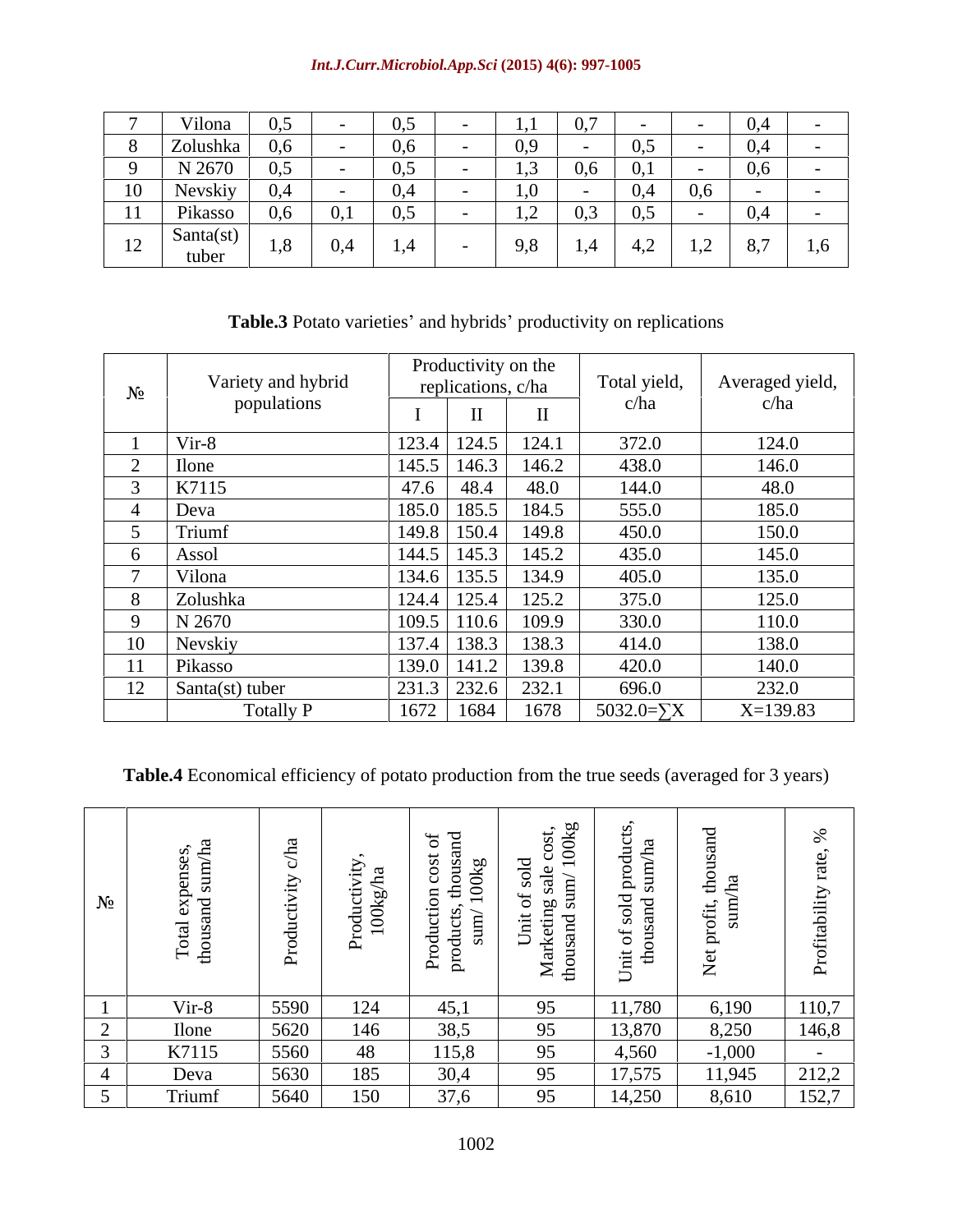#### *Int.J.Curr.Microbiol.App.Sci* **(2015) 4(6): 997-1005**

|                | Asso                                                           | 572C<br>J/LV |               | 39,' |          | 13,775 | 8,055  | 140,8 |
|----------------|----------------------------------------------------------------|--------------|---------------|------|----------|--------|--------|-------|
|                | Vilona                                                         | 5620         | 135           | 41,6 |          | 12,825 | 7,205  | 128,2 |
|                | Zolushka                                                       | 5550         | 125<br>ل کے ا | 44,  |          | 11,875 | 6,325  | 114,0 |
|                | N 2670                                                         | 5610         | 110           | 51,0 |          | 10,450 | 4,840  | 86,3  |
| 10             | Aevskiv                                                        | 5620         | 138           | 40,7 |          | 13,110 | 7,490  | 133,3 |
|                | Pikasso                                                        | 5610         | 40            | 40,1 | $\Omega$ | 13,300 | 7,690  | 137,1 |
| $\overline{1}$ | Santa(st) tuber                                                | 072C<br>7120 | 232<br>ے رے   | 41,9 |          | 22,040 | 12,320 | 126,7 |
|                | $1\$ = 2442.13 Som (3.02.2015. The Central Bank of Uzbekistan) |              |               |      |          |        |        |       |

Number of replications:  $1=3$ 

Number of the varieties: n=12

Number of general inspections: N=ln=12x3=36

#### **Table.5** Difference of yield from the average productivity on the replications

|                                  |                               | X1=X-M average |                            |                                   |
|----------------------------------|-------------------------------|----------------|----------------------------|-----------------------------------|
|                                  |                               | TT             | <b>TTT</b><br>$\mathbf{H}$ | Summary of differences $\Sigma$ V |
| Vir-8                            | $-16.4$                       | $-15.3$        | $-15.7$                    | $-47.5$                           |
| llone                            | 57                            | 6.5            | 6.4                        | 18.5                              |
| K7115                            | $-92.2$                       | $-91.4$        | $-91.8$                    | $-275.5$                          |
| Deva                             | 45.2                          | 45.7           | 44.7                       | 135.7                             |
| Triumf                           | 10.0                          | 10.6           | 10.0                       | 30.5                              |
| Assol                            | $\overline{A}$ $\overline{A}$ | 5.5            | 5.4                        | 15.5                              |
| Vilona                           | $-5.2$                        | $-4.3$         | $-4.9$                     | $-14.5$                           |
| Zolushka                         | $-15.4$                       | $-14.4$        | 14.6                       | $-44.5$                           |
| N 2670                           | $-30.3$                       | $-29.2$        | 29.9                       | $-89.5$                           |
| Nevskiy                          | $-2.4$                        | $-1.5$         | $-1.5$                     | $-5.5$                            |
| Pikasso                          | $-0.8$                        | 1.4            |                            | 0.5                               |
| 12<br>Santa(st) tuber<br>$\perp$ | 91.5                          | 92.8           | 92.3                       | 276.5                             |
| $\nabla$ D                       | $-6.0$                        | 6.0            | $0.0\,$                    | $0.0\,$                           |

 $P=\sum V=\sum X1=0.0$ 

Correction factor:  $C = (\sum X1)^2 : N = (0.0)^2 : 36 = 0.0$ :36=0.0 Totally: Cy= $\sum X1^2$ -C=(16.4<sup>2</sup>+15.3<sup>2</sup>...+92.3<sup>2</sup>)-0.0=61578,9  $^{2}$  0.0–61578.0 )-0.0=61578,9

On the replications:  $Cp = \sum P^2: 1-C = (6,0^2+6,0^2+0,0^2): 12-0,0=6,0$ ):12-0,0=6,0

On the varieties:  $Cv = \sum_{n=0}^{\infty} V \cdot n - C = (47.5^2 + 18.5^2 + ... + 276.5^2) \cdot 3 - 0.0 = 61571.0$  $^{2}$ . 2 0 0–61571 0 ):3-0.0=61571.0

|  | <b>Table.6</b> Results of the dispersion analyze |  |  |
|--|--------------------------------------------------|--|--|
|--|--------------------------------------------------|--|--|

| Dispersions                                                    | Summary of<br>square | Vacant rate of number | Average square |
|----------------------------------------------------------------|----------------------|-----------------------|----------------|
| General                                                        | 61578.9              |                       |                |
| On replication                                                 | 0.0                  |                       |                |
| On the variety                                                 | 15392.7              |                       |                |
| Residue                                                        |                      |                       | 0.06           |
| $\Gamma_{\text{max}}$ of the construction $\Omega$ $1^{-20.2}$ |                      |                       |                |

Error of the experiment:  $Sd = \frac{2s2}{n}$ 

*n* **Abbreviations: TPS** – the true potato seeds.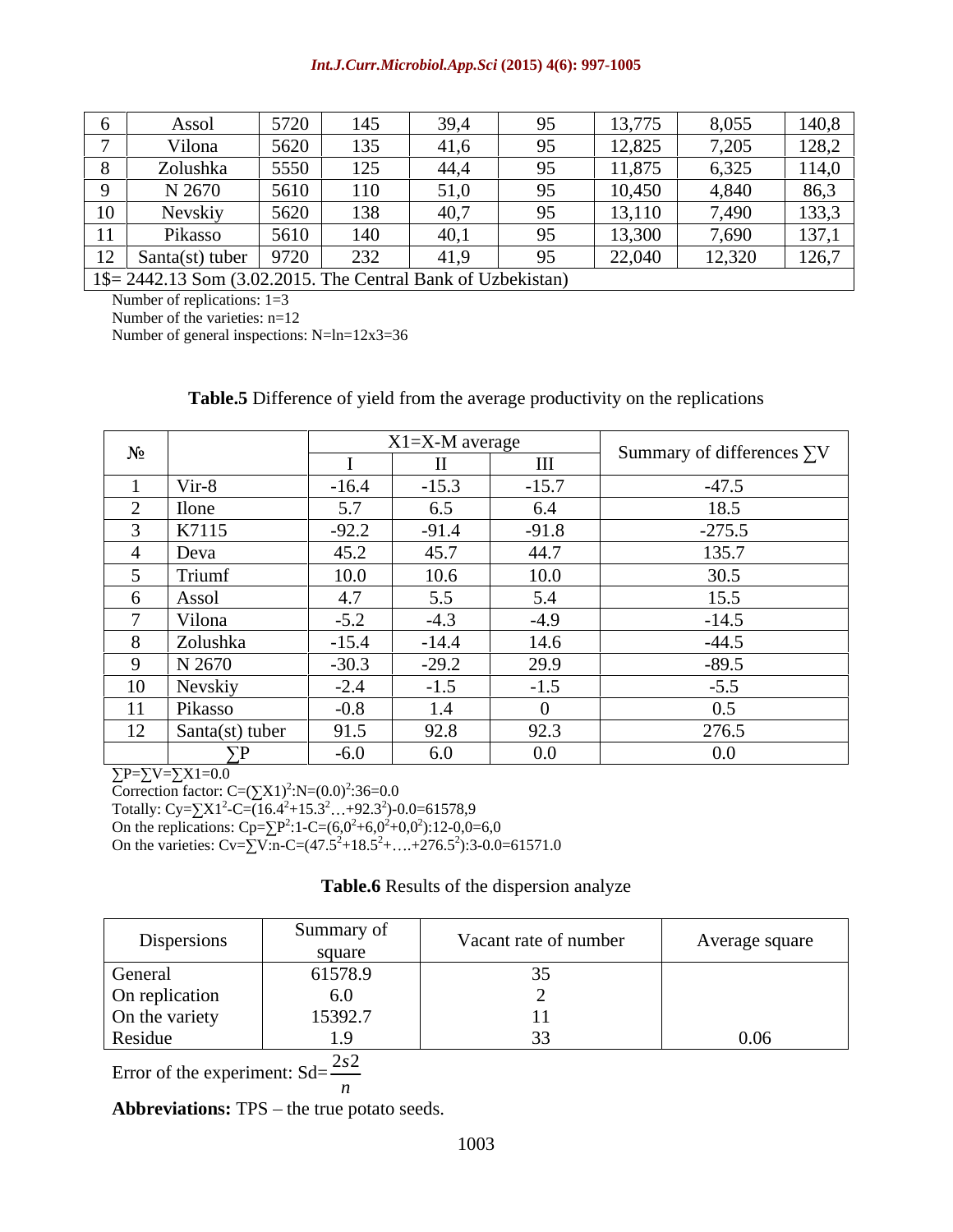At the serologic analysis were noted the least amount (0,4-1,6%) of seedlings 8 (1,6%) mainly by the viruses of X, S, M, all of other seedlings but Triumph and

The disinfection of seedlings prior to the be the experiment's accuracy. planting with the 1% solution of potash permanganate accordingly of K.V. Popkovoy and others (1980) does not give any positive results in our experiments. In Experiment error:  $LED_{05}$  (HCP<sub>05</sub>)= to Sd= the view of this we can say that the plants infection by the virus diseases in the  $LED_{0.5} = 1,1\%$ , it points out the experiment's growing of potato from true seeds takes place at the period of seedlings' vegetation.

It was clear in our experiments that the producing of product through the true seeds 1. To produce potato from the true seeds as of potato depends on the proper selection of suitable hybrid populations as the planting seedlings. Accordingly, the highest productivity (18,5 ton/ha) was taken at the hybrid population of Deva and the lowest (4,8 ton/ha) from the hybrid-K7115 (Table  $\overline{3}$ ). The infection by the viruses.

With the stand point of economical efficiency at the potato production we can see the increasing rate of profitability up to 212,2% on the account of sharply decreasing 4. We have found the suitability of the the expenditures for the seed materials. An varieties Deva and Triumph to inefficiency of the K-7115 hybrid reproduction from the true seeds. The population was clear at the method of our

It is seen from the data of the table that the total expenditures on the account of seed materials for the cultivation of the variety Santa from tubers have exceeded almost twice in comparison with other variants. References That's why, in spite of the high productivity (23,2 ton/ha) of the variety Santa its Abdukarmov D.T., Ostanakulov T.E., profitably has consisted the rate of 126,7%.

infected by the hidden mannered viruses. uniformity at the all its stages of the Here, the more infected was the sample Vir- selection process in order to take the Nevskiy were infected by the virus of Y. So, accuracy is determined by the arrows got out in a less degree of infected samples were from the impossibilities of the designing of Deva (0,4%) and Triumph (0,6%). completely similar terms in all parts of the A great attention has been paid to the accuracy of the experiment and its authentic data in the tests and evaluations of the varieties selection materials. Experiment field. The more of such errors the less will

be the experiment's accuracy.<br>Experiment's accuracy at our experiments was at the excellent level:

equal to 0,41 c/ha

accuracy.

## **Conclusions**

- a new and an efficient method may be used in the conditions of Samarkand.
- 2. The produced tubers of the first reproduction may be used as the seed material owing their least amount of
- 3. This method's efficiency depends on the proper selection of the varieties and hybrid populations.
- experiments (Table 3). reproduction of tubers may be used as varieties Deva and Triumph to reproduction from the true seeds. The first and when needs the second the seed material. The second and next reproductions may be used in the purposes of the food commodities.

# **References**

Abdukarmov D.T., Ostanakulov T.E., Ergashev I.T., Elmurodov A.A.,